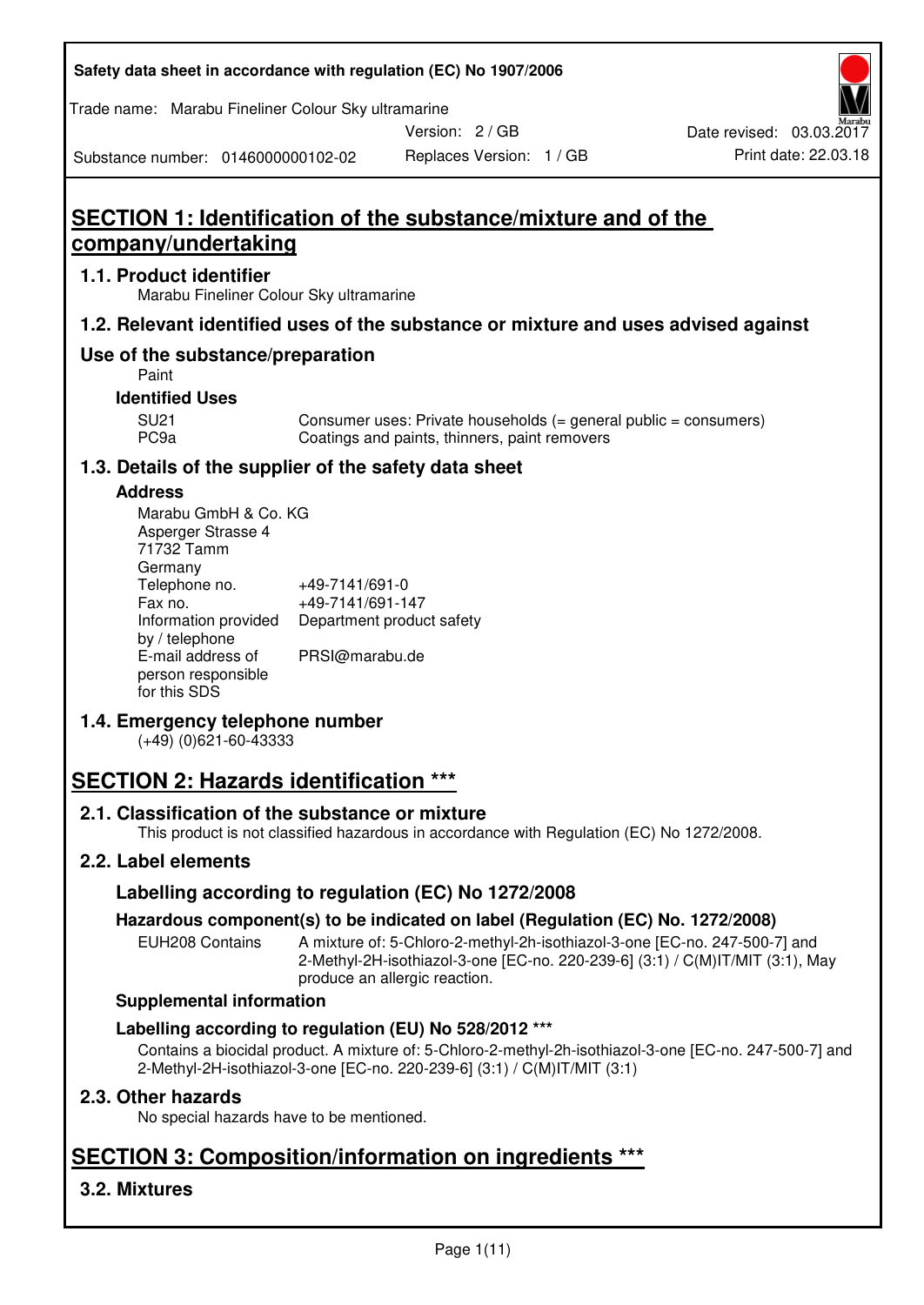| Safety data sheet in accordance with regulation (EC) No 1907/2006                                                                                                 |                                                                                                                       |                              |                                                      |                                                                   |      |                          |
|-------------------------------------------------------------------------------------------------------------------------------------------------------------------|-----------------------------------------------------------------------------------------------------------------------|------------------------------|------------------------------------------------------|-------------------------------------------------------------------|------|--------------------------|
| Trade name: Marabu Fineliner Colour Sky ultramarine                                                                                                               |                                                                                                                       | Version: 2 / GB              |                                                      |                                                                   |      | Date revised: 03.03.2017 |
| Substance number: 0146000000102-02                                                                                                                                |                                                                                                                       |                              |                                                      | Replaces Version: 1 / GB                                          |      | Print date: 22.03.18     |
| <b>Chemical characterization</b><br>Paint based on water                                                                                                          |                                                                                                                       |                              |                                                      |                                                                   |      |                          |
| <b>Hazardous ingredients</b>                                                                                                                                      |                                                                                                                       |                              |                                                      |                                                                   |      |                          |
| <b>Ethanediol</b>                                                                                                                                                 |                                                                                                                       |                              |                                                      |                                                                   |      |                          |
| CAS No.<br>EINECS no.<br>Registration no.                                                                                                                         | $107 - 21 - 1$<br>203-473-3<br>01-2119456816-28                                                                       |                              |                                                      |                                                                   |      |                          |
| Concentration                                                                                                                                                     | $>=$                                                                                                                  | $\mathbf{1}$                 | $\lt$                                                | 10                                                                | $\%$ |                          |
| Classification (Regulation (EC) No. 1272/2008)                                                                                                                    | Acute Tox, 4<br>STOT RE <sub>2</sub>                                                                                  |                              | H302<br>H373                                         |                                                                   |      |                          |
| <b>Bronopol (INN)</b>                                                                                                                                             |                                                                                                                       |                              |                                                      |                                                                   |      |                          |
| CAS No.                                                                                                                                                           | $52 - 51 - 7$                                                                                                         |                              |                                                      |                                                                   |      |                          |
| EINECS no.                                                                                                                                                        | 200-143-0                                                                                                             |                              |                                                      |                                                                   |      |                          |
| Concentration                                                                                                                                                     | $>=$                                                                                                                  | 0,01                         | $\,<\,$                                              | 0,1                                                               | $\%$ |                          |
| Classification (Regulation (EC) No. 1272/2008)                                                                                                                    | Eye Dam. 1<br>Skin Irrit. 2<br>STOT SE3<br>Acute Tox. 4<br>Acute Tox. 4<br>Aquatic Acute 1<br>Aquatic Chronic 1       |                              | H318<br>H315<br>H335<br>H302<br>H312<br>H400<br>H410 |                                                                   |      |                          |
| Concentration limits (Regulation (EC) No. 1272/2008)                                                                                                              | Aquatic Acute 1<br><b>Aquatic Chronic</b>                                                                             | H400<br>H410                 | $M = 1$                                              | $M = 10$                                                          |      |                          |
| A mixture of: 5-Chloro-2-methyl-2h-isothiazol-3-one [EC-no. 247-500-7] and<br>2-Methyl-2H-isothiazol-3-one [EC-no. 220-239-6] (3:1) / C(M)IT/MIT (3:1)<br>CAS No. | 55965-84-9                                                                                                            |                              |                                                      |                                                                   |      |                          |
| Concentration                                                                                                                                                     |                                                                                                                       |                              | $\,<\,$                                              | 0,0015                                                            | $\%$ |                          |
| Classification (Regulation (EC) No. 1272/2008)                                                                                                                    | Acute Tox, 3<br>Aquatic Chronic 1<br>Aquatic Acute 1<br>Skin Sens. 1<br>Skin Corr. 1B<br>Acute Tox. 3<br>Acute Tox. 3 |                              | H331<br>H410<br>H400<br>H317<br>H314<br>H311<br>H301 |                                                                   |      |                          |
| Concentration limits (Regulation (EC) No. 1272/2008)                                                                                                              |                                                                                                                       |                              |                                                      |                                                                   |      |                          |
|                                                                                                                                                                   | Skin Corr. 1B<br>Eye Irrit. 2<br>Skin Irrit. 2<br>Skin Sens. 1                                                        | H314<br>H319<br>H315<br>H317 | $>= 0,6$                                             | $\epsilon = 0.06 < 0.6$<br>$\epsilon = 0.06 < 0.6$<br>$>= 0,0015$ |      |                          |
| <b>Further ingredients ***</b>                                                                                                                                    |                                                                                                                       |                              |                                                      |                                                                   |      |                          |
| Glycerol                                                                                                                                                          |                                                                                                                       |                              |                                                      |                                                                   |      |                          |
| CAS No.<br>EINECS no.                                                                                                                                             | $56 - 81 - 5$<br>200-289-5                                                                                            |                              |                                                      |                                                                   |      |                          |
| Concentration                                                                                                                                                     | $>=$                                                                                                                  | 10                           | $\,<\,$                                              | 25                                                                | $\%$ | $[3]$                    |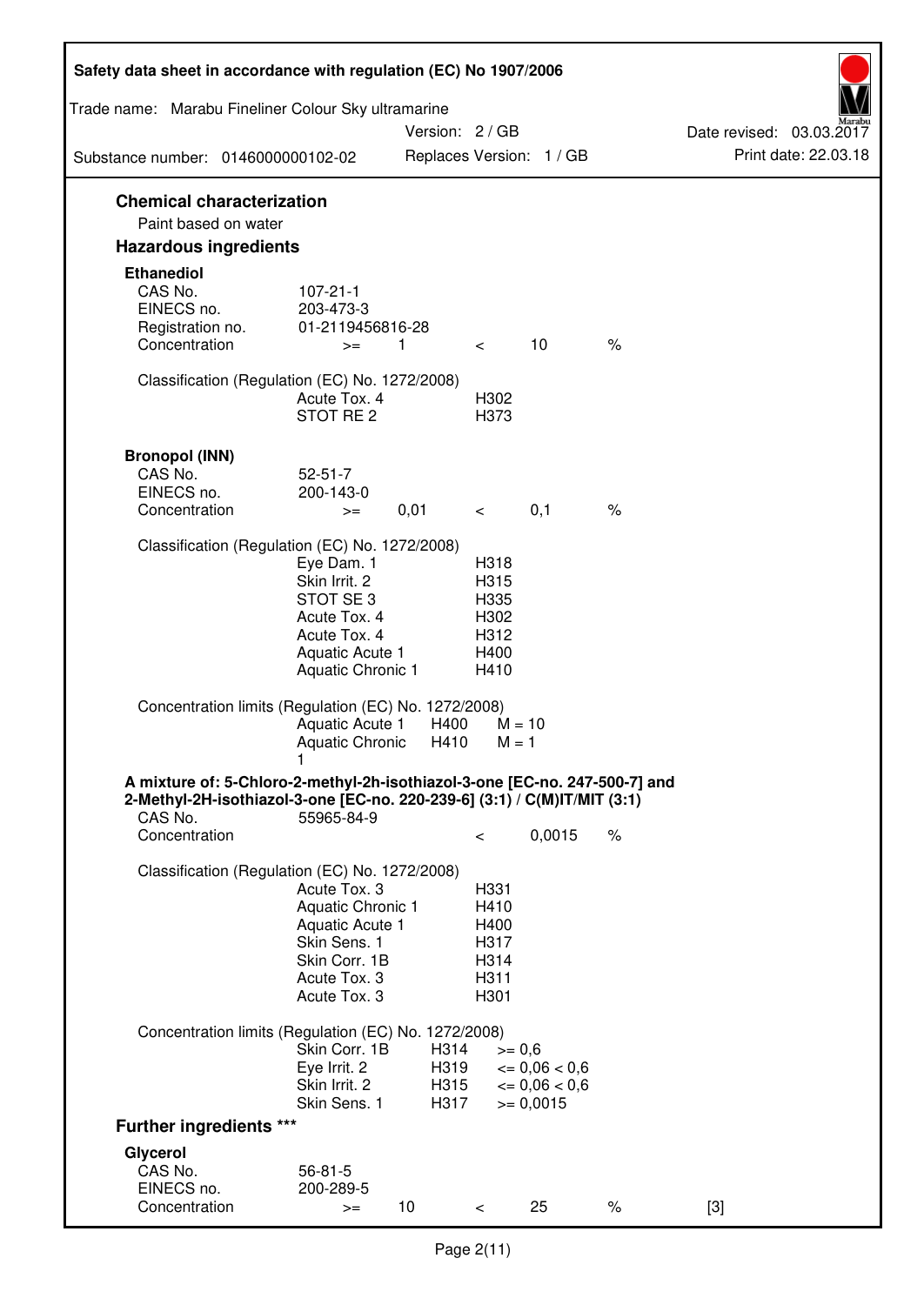|                        | Safety data sheet in accordance with regulation (EC) No 1907/2006  |                                                                                                            |                          |
|------------------------|--------------------------------------------------------------------|------------------------------------------------------------------------------------------------------------|--------------------------|
|                        | Trade name: Marabu Fineliner Colour Sky ultramarine                | Version: 2/GB                                                                                              | Date revised: 03.03.2017 |
|                        | Substance number: 0146000000102-02                                 | Replaces Version: 1 / GB                                                                                   | Print date: 22.03.18     |
|                        |                                                                    |                                                                                                            |                          |
| $\star$                |                                                                    |                                                                                                            |                          |
|                        |                                                                    |                                                                                                            |                          |
|                        | [3] Substance with occupational exposure limits                    |                                                                                                            |                          |
|                        | <b>SECTION 4: First aid measures</b>                               |                                                                                                            |                          |
|                        | 4.1. Description of first aid measures                             |                                                                                                            |                          |
|                        | After skin contact                                                 |                                                                                                            |                          |
|                        | After eye contact                                                  | Wash with plenty of water and soap. Do NOT use solvents or thinners.                                       |                          |
|                        |                                                                    | Separate eyelids, wash the eyes thoroughly with water (15 min.). In case of irritation consult an oculist. |                          |
| <b>After ingestion</b> |                                                                    |                                                                                                            |                          |
|                        | medical treatment.                                                 | Rinse mouth thoroughly with water. If larger amounts are swallowed or in the event of symptoms take        |                          |
|                        | Until now no symptoms known so far.                                | 4.2. Most important symptoms and effects, both acute and delayed                                           |                          |
|                        |                                                                    | 4.3. Indication of any immediate medical attention and special treatment needed                            |                          |
|                        | Hints for the physician / treatment<br>Treat symptomatically       |                                                                                                            |                          |
|                        |                                                                    |                                                                                                            |                          |
|                        | <b>SECTION 5: Firefighting measures</b>                            |                                                                                                            |                          |
|                        | 5.1. Extinguishing media                                           |                                                                                                            |                          |
|                        | Suitable extinguishing media<br>Carbon dioxide, Foam, Sand, Water  |                                                                                                            |                          |
|                        |                                                                    | 5.2. Special hazards arising from the substance or mixture                                                 |                          |
|                        | black smoke                                                        | In the event of fire the following can be released: Carbon monoxide (CO); Carbon dioxide (CO2); dense      |                          |
|                        | 5.3. Advice for firefighters                                       |                                                                                                            |                          |
|                        | <b>Other information</b>                                           | Collect contaminated fire-fighting water separately, must not be discharged into the drains.               |                          |
|                        |                                                                    |                                                                                                            |                          |
|                        | <b>SECTION 6: Accidental release measures</b>                      |                                                                                                            |                          |
|                        | No particular measures required.                                   | 6.1. Personal precautions, protective equipment and emergency procedures                                   |                          |
|                        | 6.2. Environmental precautions<br>No particular measures required. |                                                                                                            |                          |
|                        |                                                                    | 6.3. Methods and material for containment and cleaning up                                                  |                          |

Clean preferably with a detergent - avoid use of solvents.

# **6.4. Reference to other sections**

Information regarding Safe handling, see Section 7. Information regarding personal protective measures, see Section 8. Information regarding waste disposal, see Section 13.

# **SECTION 7: Handling and storage**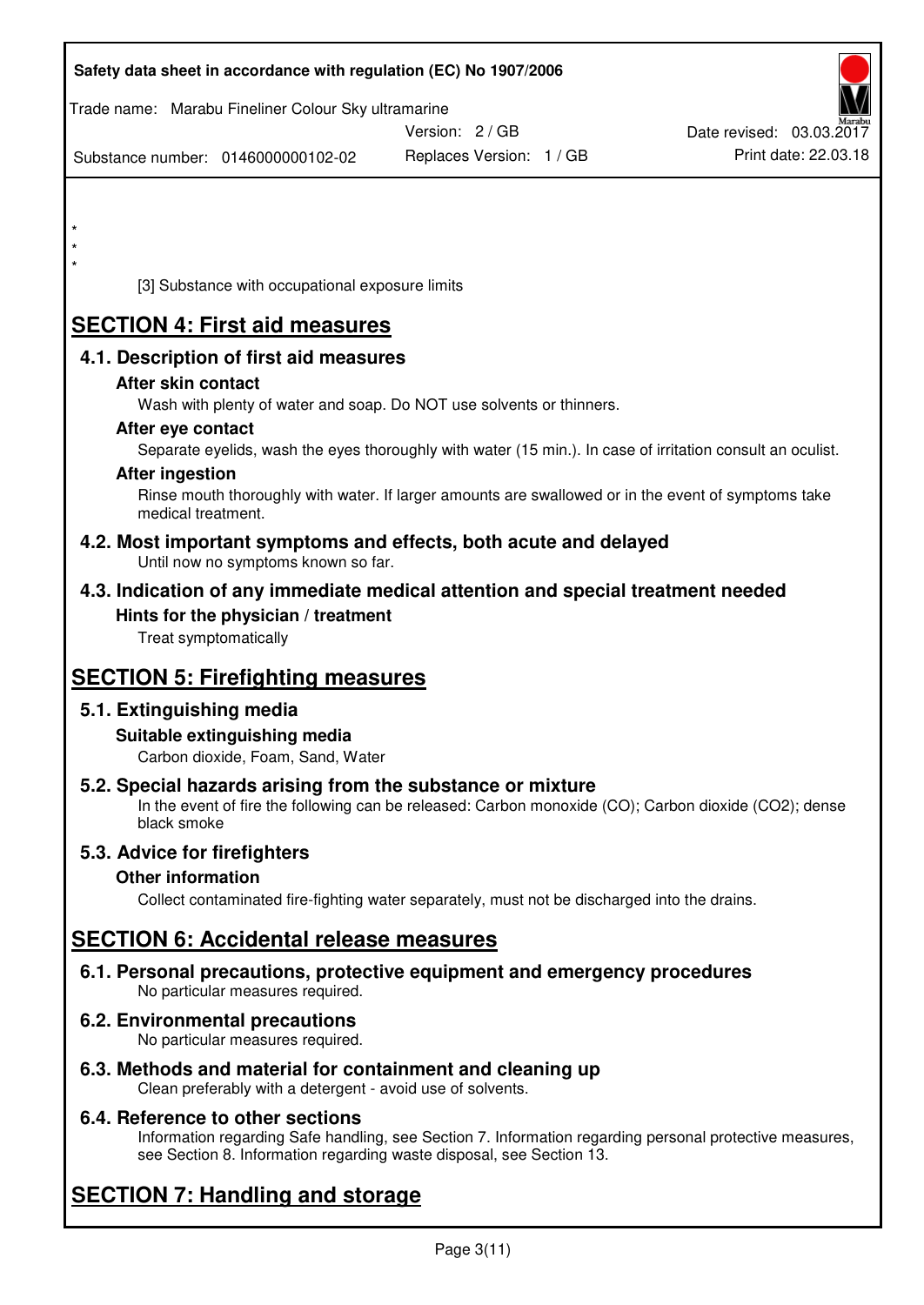| Safety data sheet in accordance with regulation (EC) No 1907/2006                                                                                                                                                                                                                                                                                                  |                           |                                          |                                                  |
|--------------------------------------------------------------------------------------------------------------------------------------------------------------------------------------------------------------------------------------------------------------------------------------------------------------------------------------------------------------------|---------------------------|------------------------------------------|--------------------------------------------------|
| Trade name: Marabu Fineliner Colour Sky ultramarine                                                                                                                                                                                                                                                                                                                |                           |                                          |                                                  |
|                                                                                                                                                                                                                                                                                                                                                                    |                           | Version: 2 / GB                          | Date revised: 03.03.2017<br>Print date: 22.03.18 |
| Substance number: 0146000000102-02                                                                                                                                                                                                                                                                                                                                 |                           | Replaces Version: 1 / GB                 |                                                  |
| 7.1. Precautions for safe handling<br>Advice on safe handling<br>Avoid skin and eye contact. Smoking, eating and drinking shall be prohibited in application area.<br>Advice on protection against fire and explosion<br>No special measures required.<br>Classification of fires / temperature class / Ignition group / Dust explosion class<br>Temperature class | T <sub>2</sub>            |                                          |                                                  |
| 7.2. Conditions for safe storage, including any incompatibilities                                                                                                                                                                                                                                                                                                  |                           |                                          |                                                  |
| Requirements for storage rooms and vessels                                                                                                                                                                                                                                                                                                                         |                           |                                          |                                                  |
| Store in frostfree conditions.                                                                                                                                                                                                                                                                                                                                     |                           |                                          |                                                  |
| Storage class according to TRGS 510<br>Storage class according to                                                                                                                                                                                                                                                                                                  | 12                        | Non-combustible liquids                  |                                                  |
| <b>TRGS 510</b><br>7.3. Specific end use(s)                                                                                                                                                                                                                                                                                                                        |                           |                                          |                                                  |
| Paint                                                                                                                                                                                                                                                                                                                                                              |                           |                                          |                                                  |
| <b>SECTION 8: Exposure controls/personal protection</b>                                                                                                                                                                                                                                                                                                            |                           |                                          |                                                  |
| 8.1. Control parameters                                                                                                                                                                                                                                                                                                                                            |                           |                                          |                                                  |
| <b>Exposure limit values</b>                                                                                                                                                                                                                                                                                                                                       |                           |                                          |                                                  |
| <b>Ethanediol</b><br>List                                                                                                                                                                                                                                                                                                                                          | EH40                      |                                          |                                                  |
| <b>Type</b>                                                                                                                                                                                                                                                                                                                                                        | <b>WEL</b>                |                                          |                                                  |
| Value<br>Skin resorption / sensibilisation: Sk;                                                                                                                                                                                                                                                                                                                    | 10                        | mg/m <sup>3</sup><br><b>Status: 2011</b> |                                                  |
| Glycerol                                                                                                                                                                                                                                                                                                                                                           |                           |                                          |                                                  |
| List<br>Type                                                                                                                                                                                                                                                                                                                                                       | <b>EH40</b><br><b>WEL</b> |                                          |                                                  |
| Value                                                                                                                                                                                                                                                                                                                                                              | 10                        | mg/m <sup>3</sup>                        |                                                  |
| <b>Status: 2011</b>                                                                                                                                                                                                                                                                                                                                                |                           |                                          |                                                  |
| <b>Other information</b>                                                                                                                                                                                                                                                                                                                                           |                           |                                          |                                                  |
| There are not known any further control parameters.<br>Derived No/Minimal Effect Levels (DNEL/DMEL)                                                                                                                                                                                                                                                                |                           |                                          |                                                  |
| <b>Ethanediol</b>                                                                                                                                                                                                                                                                                                                                                  |                           |                                          |                                                  |
| Type of value                                                                                                                                                                                                                                                                                                                                                      |                           | Derived No Effect Level (DNEL)           |                                                  |
| Reference group                                                                                                                                                                                                                                                                                                                                                    | Worker                    |                                          |                                                  |
| Duration of exposure<br>Route of exposure                                                                                                                                                                                                                                                                                                                          | Long term<br>inhalative   |                                          |                                                  |
| Mode of action                                                                                                                                                                                                                                                                                                                                                     | Local effects             |                                          |                                                  |
| Concentration                                                                                                                                                                                                                                                                                                                                                      | 35                        |                                          | mg/m <sup>3</sup>                                |
| Type of value                                                                                                                                                                                                                                                                                                                                                      |                           | Derived No Effect Level (DNEL)           |                                                  |
| Reference group<br>Duration of exposure                                                                                                                                                                                                                                                                                                                            | Worker<br>Long term       |                                          |                                                  |
| Route of exposure                                                                                                                                                                                                                                                                                                                                                  | dermal                    |                                          |                                                  |
| Mode of action<br>Concentration                                                                                                                                                                                                                                                                                                                                    | Systemic effects<br>106   |                                          | mg/kg                                            |
|                                                                                                                                                                                                                                                                                                                                                                    |                           |                                          |                                                  |
| Type of value<br>Reference group                                                                                                                                                                                                                                                                                                                                   | Consumer                  | Derived No Effect Level (DNEL)           |                                                  |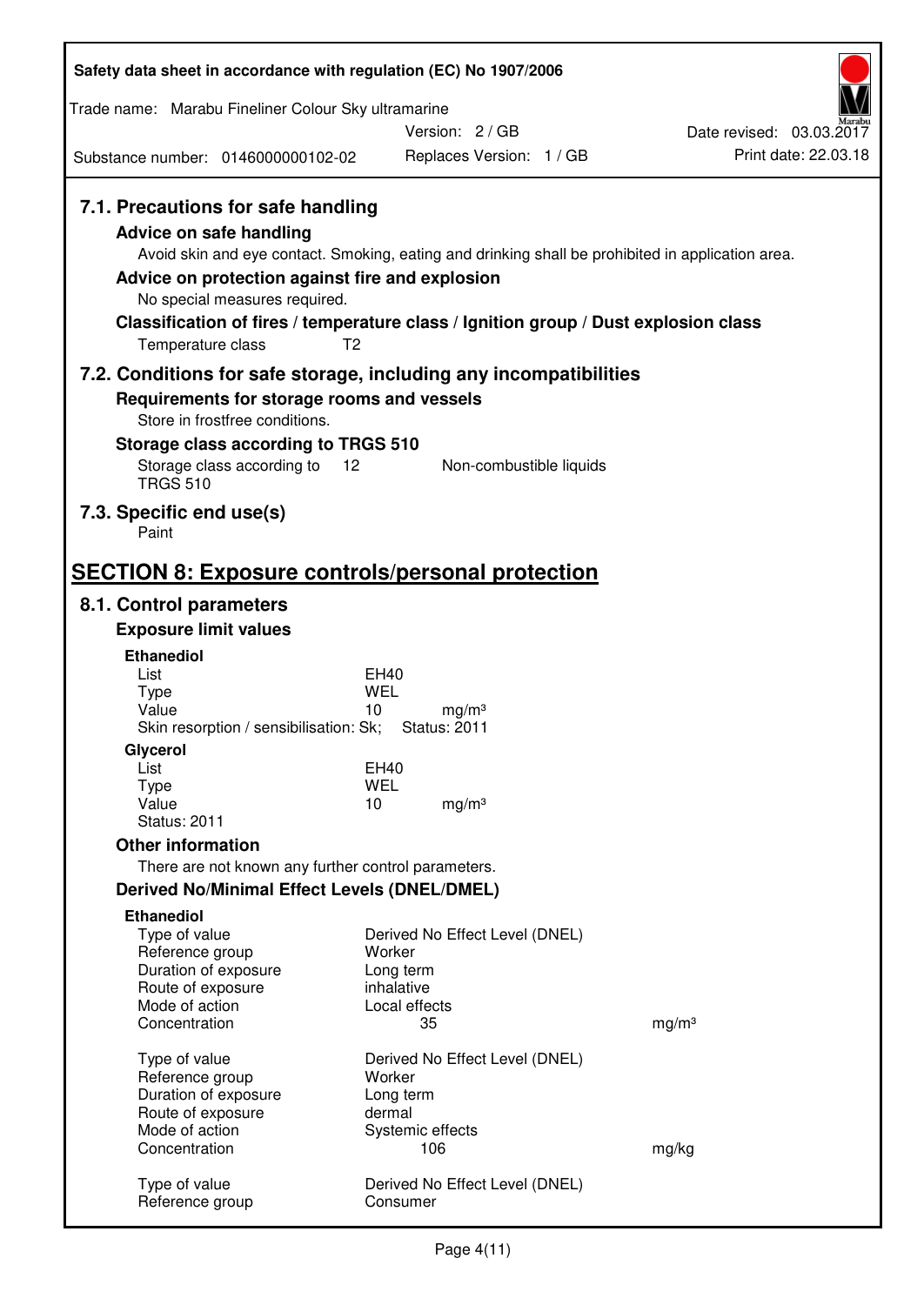| Safety data sheet in accordance with regulation (EC) No 1907/2006                                                                  |                         |                        |                                |                          |
|------------------------------------------------------------------------------------------------------------------------------------|-------------------------|------------------------|--------------------------------|--------------------------|
| Trade name: Marabu Fineliner Colour Sky ultramarine                                                                                |                         | Version: 2 / GB        |                                | Date revised: 03.03.2017 |
| Substance number: 0146000000102-02                                                                                                 |                         |                        | Replaces Version: 1 / GB       | Print date: 22.03.18     |
| Duration of exposure<br>Route of exposure                                                                                          | Long term<br>inhalative |                        |                                |                          |
| Mode of action                                                                                                                     | Local effects           |                        |                                |                          |
| Concentration                                                                                                                      |                         | 7                      |                                | mg/m <sup>3</sup>        |
| Type of value                                                                                                                      |                         |                        | Derived No Effect Level (DNEL) |                          |
| Reference group                                                                                                                    | Consumer                |                        |                                |                          |
| Duration of exposure                                                                                                               | Long term               |                        |                                |                          |
| Route of exposure                                                                                                                  | dermal                  |                        |                                |                          |
| Mode of action                                                                                                                     |                         | Systemic effects       |                                |                          |
| Concentration                                                                                                                      |                         | 53                     |                                | mg/kg                    |
| <b>Predicted No Effect Concentration (PNEC)</b>                                                                                    |                         |                        |                                |                          |
| <b>Ethanediol</b>                                                                                                                  |                         |                        |                                |                          |
| Type of value                                                                                                                      | <b>PNEC</b>             |                        |                                |                          |
| <b>Type</b><br>Concentration                                                                                                       | Freshwater              | 10                     |                                |                          |
|                                                                                                                                    |                         |                        |                                | mg/l                     |
| Type of value                                                                                                                      | <b>PNEC</b>             |                        |                                |                          |
| <b>Type</b>                                                                                                                        | Saltwater               |                        |                                |                          |
| Concentration                                                                                                                      |                         | 1                      |                                | mg/l                     |
| Type of value                                                                                                                      | <b>PNEC</b>             |                        |                                |                          |
| <b>Type</b>                                                                                                                        |                         |                        | Water (intermittent release)   |                          |
| Concentration                                                                                                                      |                         | 10                     |                                | mg/l                     |
| Type of value                                                                                                                      | <b>PNEC</b>             |                        |                                |                          |
| <b>Type</b>                                                                                                                        |                         |                        | Sewage treatment plant (STP)   |                          |
| Concentration                                                                                                                      |                         | 199,5                  |                                | mg/l                     |
|                                                                                                                                    |                         |                        |                                |                          |
| Type of value                                                                                                                      | <b>PNEC</b>             | Freshwater sediment    |                                |                          |
| Type<br>Concentration                                                                                                              |                         | 37                     |                                | mg/kg                    |
|                                                                                                                                    |                         |                        |                                |                          |
| Type of value                                                                                                                      | <b>PNEC</b>             |                        |                                |                          |
| Type<br>Concentration                                                                                                              |                         | Marine sediment<br>3,7 |                                |                          |
|                                                                                                                                    |                         |                        |                                | mg/kg                    |
| Type of value                                                                                                                      | <b>PNEC</b>             |                        |                                |                          |
| <b>Type</b>                                                                                                                        | Soil                    |                        |                                |                          |
| Concentration                                                                                                                      |                         | 1,53                   |                                | mg/kg                    |
| 8.2. Exposure controls                                                                                                             |                         |                        |                                |                          |
| <b>Exposure controls</b>                                                                                                           |                         |                        |                                |                          |
| Provide adequate ventilation.                                                                                                      |                         |                        |                                |                          |
| <b>Respiratory protection</b>                                                                                                      |                         |                        |                                |                          |
| Not necessary.                                                                                                                     |                         |                        |                                |                          |
| <b>Hand protection</b>                                                                                                             |                         |                        |                                |                          |
| Not necessary.                                                                                                                     |                         |                        |                                |                          |
| In case of intensive contact wear protective gloves.                                                                               |                         |                        |                                |                          |
| There is no one glove material or combination of materials that will give unlimited resistance to any                              |                         |                        |                                |                          |
| individual or combination of chemicals.                                                                                            |                         |                        |                                |                          |
| For prolonged or repeated handling nitrile rubber gloves with textile undergloves are required.<br>Material thickness<br>$\, > \,$ | 0,5                     |                        | mm                             |                          |
| Breakthrough time<br>$\,<\,$                                                                                                       | 30                      |                        | min                            |                          |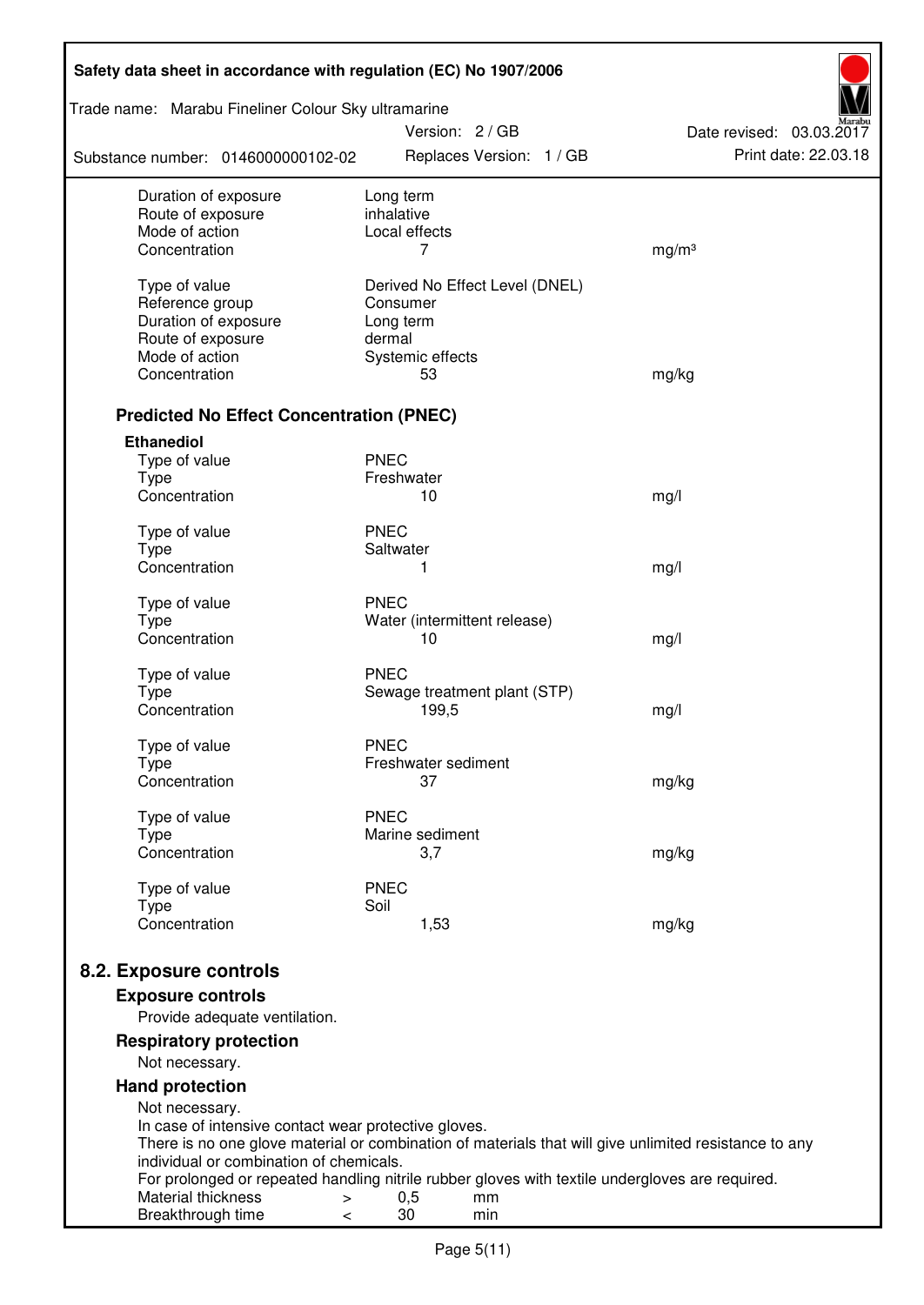| Safety data sheet in accordance with regulation (EC) No 1907/2006                                                                                                                                                                                                                                                                                                                                                                             |                                                      |                          |                                                                                                                                                                                                                                                                                                                    |
|-----------------------------------------------------------------------------------------------------------------------------------------------------------------------------------------------------------------------------------------------------------------------------------------------------------------------------------------------------------------------------------------------------------------------------------------------|------------------------------------------------------|--------------------------|--------------------------------------------------------------------------------------------------------------------------------------------------------------------------------------------------------------------------------------------------------------------------------------------------------------------|
| Trade name: Marabu Fineliner Colour Sky ultramarine                                                                                                                                                                                                                                                                                                                                                                                           |                                                      |                          |                                                                                                                                                                                                                                                                                                                    |
|                                                                                                                                                                                                                                                                                                                                                                                                                                               | Version: 2 / GB                                      |                          | Date revised: 03.03.2017                                                                                                                                                                                                                                                                                           |
| Substance number: 0146000000102-02                                                                                                                                                                                                                                                                                                                                                                                                            |                                                      | Replaces Version: 1 / GB | Print date: 22.03.18                                                                                                                                                                                                                                                                                               |
| The breakthrough time must be greater than the end use time of the product.<br>replacement must be followed.<br>Gloves should be replaced regularly and if there is any sign of damage to the glove material.<br>Always ensure that gloves are free from defects and that they are stored and used correctly.<br>maintenance.<br>once exposure has occurred.<br>Eye protection<br>Not necessary.<br><b>Body protection</b><br>Not applicable. |                                                      |                          | The instructions and information provided by the glove manufacturer on use, storage, maintenance and<br>The performance or effectiveness of the glove may be reduced by physical/ chemical damage and poor<br>Barrier creams may help to protect the exposed areas of the skin, they should however not be applied |
| <b>SECTION 9: Physical and chemical properties</b><br>9.1. Information on basic physical and chemical properties                                                                                                                                                                                                                                                                                                                              |                                                      |                          |                                                                                                                                                                                                                                                                                                                    |
| <b>Form</b>                                                                                                                                                                                                                                                                                                                                                                                                                                   | liquid                                               |                          |                                                                                                                                                                                                                                                                                                                    |
| <b>Colour</b>                                                                                                                                                                                                                                                                                                                                                                                                                                 | coloured                                             |                          |                                                                                                                                                                                                                                                                                                                    |
| <b>Odour</b>                                                                                                                                                                                                                                                                                                                                                                                                                                  | odourless                                            |                          |                                                                                                                                                                                                                                                                                                                    |
| <b>Odour threshold</b>                                                                                                                                                                                                                                                                                                                                                                                                                        |                                                      |                          |                                                                                                                                                                                                                                                                                                                    |
| Remarks                                                                                                                                                                                                                                                                                                                                                                                                                                       | No data available                                    |                          |                                                                                                                                                                                                                                                                                                                    |
| <b>Melting point</b>                                                                                                                                                                                                                                                                                                                                                                                                                          |                                                      |                          |                                                                                                                                                                                                                                                                                                                    |
| Remarks                                                                                                                                                                                                                                                                                                                                                                                                                                       | not determined                                       |                          |                                                                                                                                                                                                                                                                                                                    |
| <b>Freezing point</b>                                                                                                                                                                                                                                                                                                                                                                                                                         |                                                      |                          |                                                                                                                                                                                                                                                                                                                    |
| Remarks                                                                                                                                                                                                                                                                                                                                                                                                                                       | not determined                                       |                          |                                                                                                                                                                                                                                                                                                                    |
| Initial boiling point and boiling range                                                                                                                                                                                                                                                                                                                                                                                                       |                                                      |                          |                                                                                                                                                                                                                                                                                                                    |
| Value                                                                                                                                                                                                                                                                                                                                                                                                                                         | 100<br>appr.                                         |                          | °C                                                                                                                                                                                                                                                                                                                 |
| Pressure<br>Source                                                                                                                                                                                                                                                                                                                                                                                                                            | 1.013<br>Literature value                            | hPa                      |                                                                                                                                                                                                                                                                                                                    |
| <b>Flash point</b>                                                                                                                                                                                                                                                                                                                                                                                                                            |                                                      |                          |                                                                                                                                                                                                                                                                                                                    |
| Remarks                                                                                                                                                                                                                                                                                                                                                                                                                                       | Not applicable                                       |                          |                                                                                                                                                                                                                                                                                                                    |
| Evaporation rate (ether $= 1$ ) :                                                                                                                                                                                                                                                                                                                                                                                                             |                                                      |                          |                                                                                                                                                                                                                                                                                                                    |
| <b>Remarks</b>                                                                                                                                                                                                                                                                                                                                                                                                                                | not determined                                       |                          |                                                                                                                                                                                                                                                                                                                    |
| Flammability (solid, gas)<br>Not applicable                                                                                                                                                                                                                                                                                                                                                                                                   |                                                      |                          |                                                                                                                                                                                                                                                                                                                    |
| Upper/lower flammability or explosive limits                                                                                                                                                                                                                                                                                                                                                                                                  |                                                      |                          |                                                                                                                                                                                                                                                                                                                    |
| Lower explosion limit                                                                                                                                                                                                                                                                                                                                                                                                                         | 3,2<br>appr.                                         |                          | $%$ (V)                                                                                                                                                                                                                                                                                                            |
| Upper explosion limit<br>Source                                                                                                                                                                                                                                                                                                                                                                                                               | 53<br>appr.<br>Literature value                      |                          | $%$ (V)                                                                                                                                                                                                                                                                                                            |
| Vapour pressure                                                                                                                                                                                                                                                                                                                                                                                                                               |                                                      |                          |                                                                                                                                                                                                                                                                                                                    |
| Value<br>Temperature<br>Method                                                                                                                                                                                                                                                                                                                                                                                                                | 23<br>appr.<br>20<br>Value taken from the literature | °C                       | hPa                                                                                                                                                                                                                                                                                                                |
| <b>Vapour density</b>                                                                                                                                                                                                                                                                                                                                                                                                                         |                                                      |                          |                                                                                                                                                                                                                                                                                                                    |
| Remarks                                                                                                                                                                                                                                                                                                                                                                                                                                       | not determined                                       |                          |                                                                                                                                                                                                                                                                                                                    |
| <b>Density</b>                                                                                                                                                                                                                                                                                                                                                                                                                                |                                                      |                          |                                                                                                                                                                                                                                                                                                                    |
| Remarks                                                                                                                                                                                                                                                                                                                                                                                                                                       | not determined                                       |                          |                                                                                                                                                                                                                                                                                                                    |
| Solubility in water                                                                                                                                                                                                                                                                                                                                                                                                                           |                                                      |                          |                                                                                                                                                                                                                                                                                                                    |
| Remarks                                                                                                                                                                                                                                                                                                                                                                                                                                       | miscible                                             |                          |                                                                                                                                                                                                                                                                                                                    |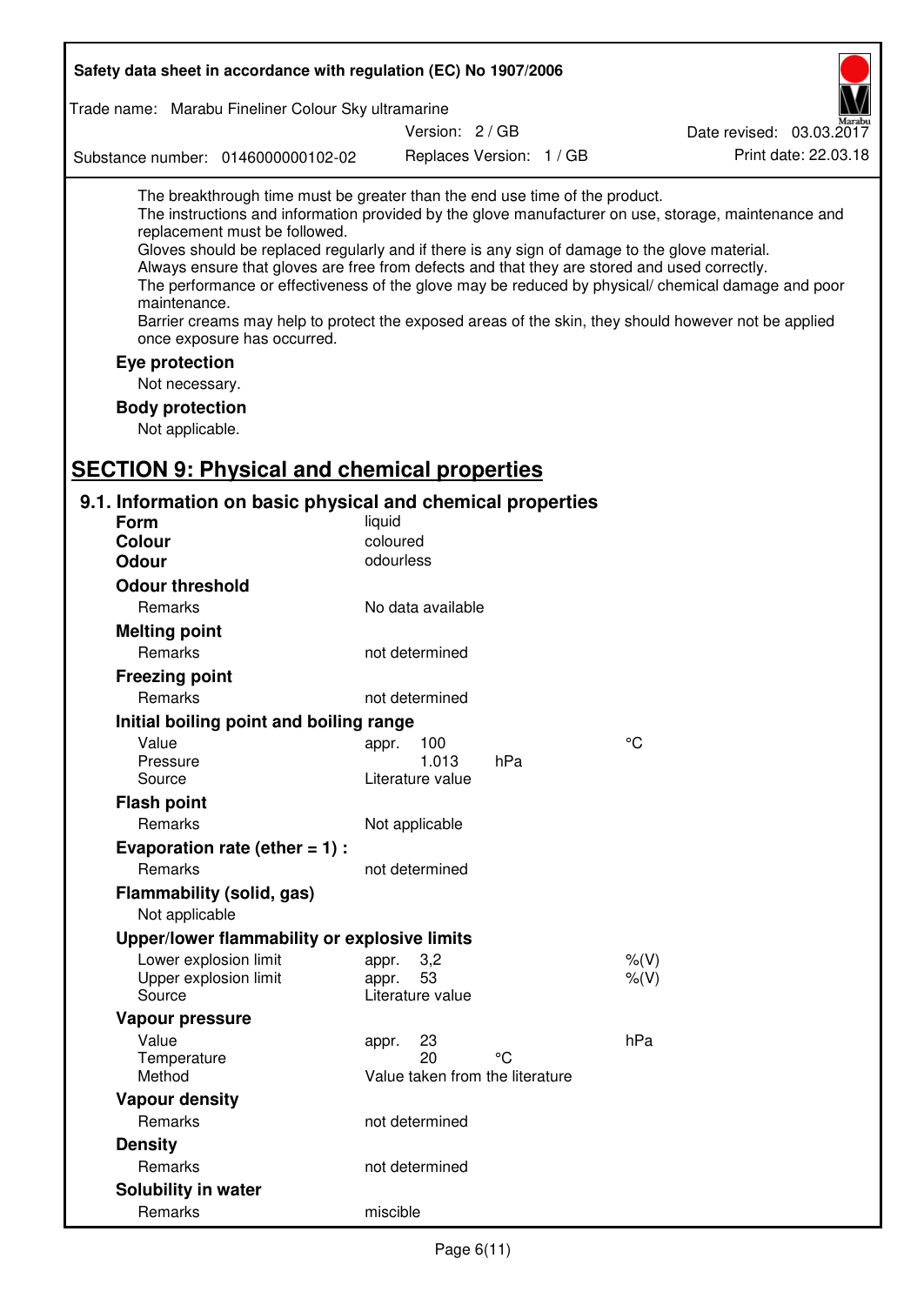| Safety data sheet in accordance with regulation (EC) No 1907/2006         |                                            |                                                                   |    |                          |  |
|---------------------------------------------------------------------------|--------------------------------------------|-------------------------------------------------------------------|----|--------------------------|--|
| Trade name: Marabu Fineliner Colour Sky ultramarine                       |                                            | Version: 2/GB                                                     |    | Date revised: 03.03.2017 |  |
| Substance number: 0146000000102-02                                        |                                            | Replaces Version: 1 / GB                                          |    | Print date: 22.03.18     |  |
| Ignition temperature                                                      |                                            |                                                                   |    |                          |  |
| Value                                                                     | appr.                                      | 410                                                               | °C |                          |  |
| Source                                                                    |                                            | Literature value                                                  |    |                          |  |
| <b>Viscosity</b>                                                          |                                            |                                                                   |    |                          |  |
| Remarks<br>Remarks                                                        |                                            | not determined                                                    |    |                          |  |
|                                                                           |                                            |                                                                   |    |                          |  |
| 9.2. Other information                                                    |                                            |                                                                   |    |                          |  |
| <b>Other information</b>                                                  |                                            |                                                                   |    |                          |  |
| None known                                                                |                                            |                                                                   |    |                          |  |
| <b>SECTION 10: Stability and reactivity</b>                               |                                            |                                                                   |    |                          |  |
| 10.1. Reactivity<br>None                                                  |                                            |                                                                   |    |                          |  |
| 10.2. Chemical stability<br>No hazardous reactions known.                 |                                            |                                                                   |    |                          |  |
| 10.3. Possibility of hazardous reactions<br>No hazardous reactions known. |                                            |                                                                   |    |                          |  |
| 10.4. Conditions to avoid<br>No hazardous reactions known.                |                                            |                                                                   |    |                          |  |
| 10.5. Incompatible materials<br>None                                      |                                            |                                                                   |    |                          |  |
| 10.6. Hazardous decomposition products                                    | No hazardous decomposition products known. |                                                                   |    |                          |  |
| <b>SECTION 11: Toxicological information</b>                              |                                            |                                                                   |    |                          |  |
| 11.1. Information on toxicological effects                                |                                            |                                                                   |    |                          |  |
| <b>Acute oral toxicity</b>                                                |                                            |                                                                   |    |                          |  |
| Remarks                                                                   |                                            | Based on available data, the classification criteria are not met. |    |                          |  |
| <b>Acute dermal toxicity</b>                                              |                                            |                                                                   |    |                          |  |
| Remarks                                                                   |                                            | Based on available data, the classification criteria are not met. |    |                          |  |
| <b>Acute inhalational toxicity</b>                                        |                                            |                                                                   |    |                          |  |
| Remarks                                                                   |                                            | Based on available data, the classification criteria are not met. |    |                          |  |
| <b>Skin corrosion/irritation</b>                                          |                                            |                                                                   |    |                          |  |
| Remarks                                                                   |                                            | Based on available data, the classification criteria are not met. |    |                          |  |
| Serious eye damage/irritation                                             |                                            |                                                                   |    |                          |  |
| Remarks                                                                   |                                            | Based on available data, the classification criteria are not met. |    |                          |  |
| <b>Sensitization</b>                                                      |                                            |                                                                   |    |                          |  |
| Remarks                                                                   |                                            | Based on available data, the classification criteria are not met. |    |                          |  |
| <b>Mutagenicity</b>                                                       |                                            |                                                                   |    |                          |  |
| Remarks                                                                   |                                            | Based on available data, the classification criteria are not met. |    |                          |  |
| <b>Reproductive toxicity</b>                                              |                                            |                                                                   |    |                          |  |
| Remarks                                                                   |                                            | Based on available data, the classification criteria are not met. |    |                          |  |
| Carcinogenicity<br>Remarks                                                |                                            | Based on available data, the classification criteria are not met. |    |                          |  |
|                                                                           |                                            |                                                                   |    |                          |  |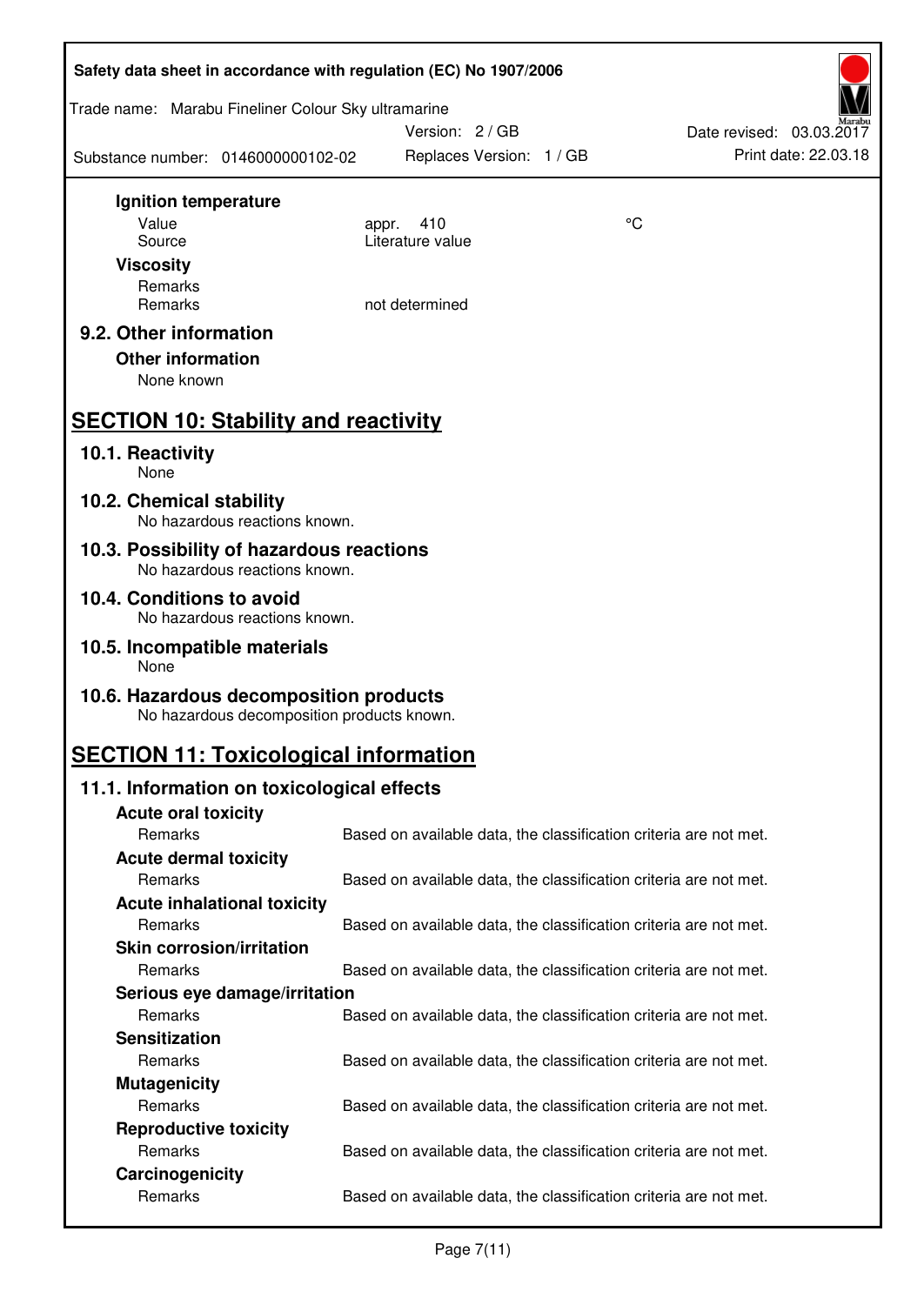#### **Safety data sheet in accordance with regulation (EC) No 1907/2006**

Trade name: Marabu Fineliner Colour Sky ultramarine

Version: 2 / GB

Substance number: 0146000000102-02

Replaces Version: 1 / GB Print date: 22.03.18 Date revised: 03.03.2017

# **Specific Target Organ Toxicity (STOT)**

**Single exposure** 

Based on available data, the classification criteria are not met.

**Repeated exposure** 

Remarks Based on available data, the classification criteria are not met.

#### **Aspiration hazard**

Based on available data, the classification criteria are not met.

#### **Experience in practice**

Provided all the recommended protective and safety precautions are taken, experience shows that no risk to health can be expected.

#### **Other information**

There are no data available on the mixture itself. The mixture has been assessed following the additivity method of the GHS/CLP Regulation (EC) No 1272/2008.

# **SECTION 12: Ecological information**

# **12.1. Toxicity**

#### **General information**

There are no data available on the mixture itself.Do not allow to enter drains or water courses.The mixture has been assessed following the summation method of the CLP Regulation (EC) No 1272/2008 and is not classified as dangerous for the environment.

# **12.2. Persistence and degradability**

#### **General information**

There are no data available on the mixture itself.

# **12.3. Bioaccumulative potential**

#### **General information**

There are no data available on the mixture itself.

#### **12.4. Mobility in soil**

#### **General information**

There are no data available on the mixture itself.

**12.5. Results of PBT and vPvB assessment** 

#### **General information**

There are no data available on the mixture itself.

#### **12.6. Other adverse effects**

#### **General information**

There are no data available on the mixture itself.

# **SECTION 13: Disposal considerations**

# **13.1. Waste treatment methods**

#### **Disposal recommendations for the product**

The product can be placed with other household refuse. Small residues in containers can be washed-out with water and put into the drainage system.

#### **Disposal recommendations for packaging**

Packaging that cannot be cleaned should be disposed off as product waste. Completely emptied packagings can be given for recycling.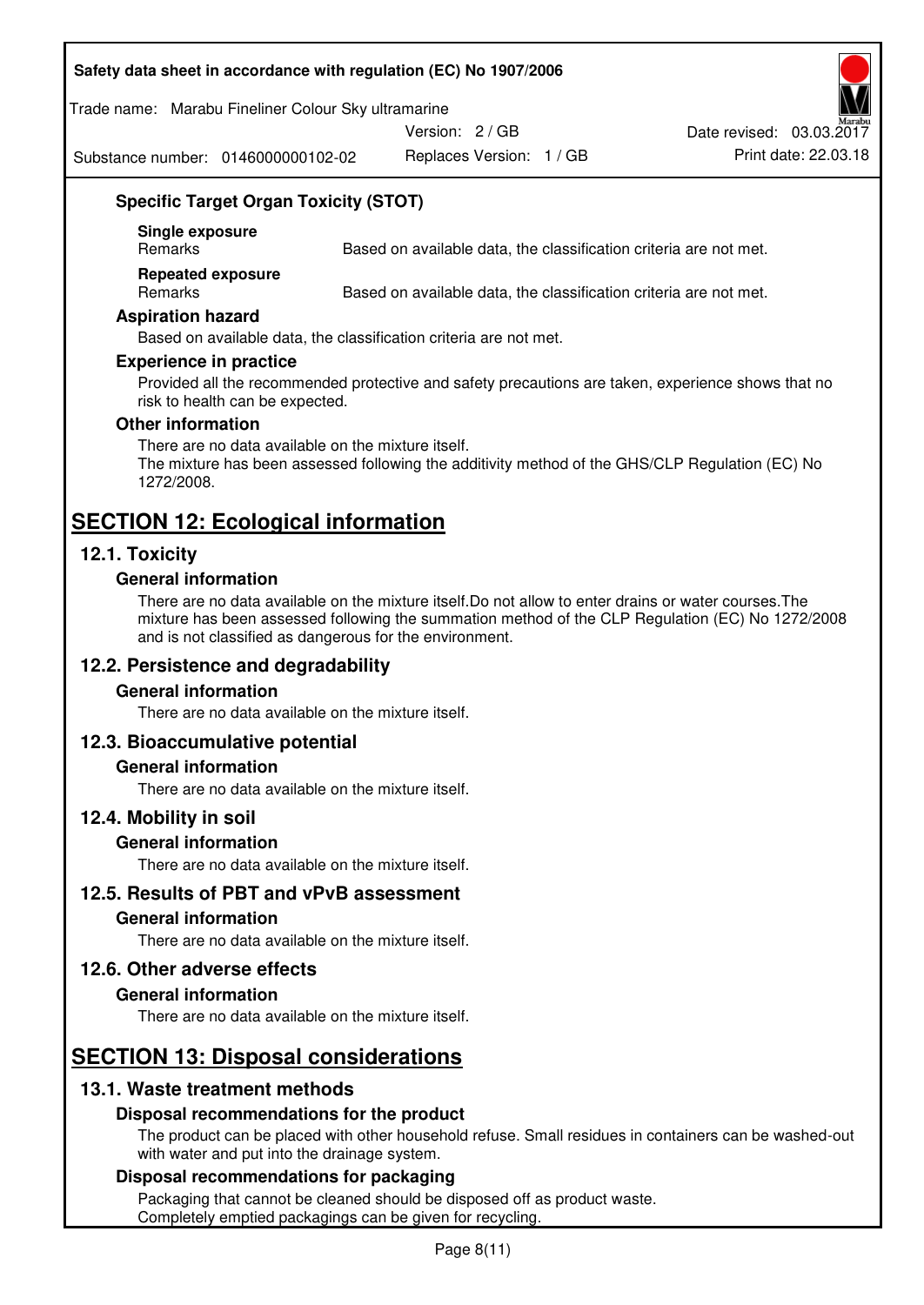| Safety data sheet in accordance with regulation (EC) No 1907/2006                                                                                                                                                                                                                                    |                                           |                                                  |
|------------------------------------------------------------------------------------------------------------------------------------------------------------------------------------------------------------------------------------------------------------------------------------------------------|-------------------------------------------|--------------------------------------------------|
| Trade name: Marabu Fineliner Colour Sky ultramarine                                                                                                                                                                                                                                                  |                                           |                                                  |
| Substance number: 0146000000102-02                                                                                                                                                                                                                                                                   | Version: 2/GB<br>Replaces Version: 1 / GB | Date revised: 03.03.2017<br>Print date: 22.03.18 |
|                                                                                                                                                                                                                                                                                                      |                                           |                                                  |
| <b>SECTION 14: Transport information</b>                                                                                                                                                                                                                                                             |                                           |                                                  |
| <b>Land transport ADR/RID</b>                                                                                                                                                                                                                                                                        |                                           |                                                  |
| Non-dangerous goods<br>14.1. UN number<br>$UN -$                                                                                                                                                                                                                                                     |                                           |                                                  |
| 14.2. UN proper shipping name                                                                                                                                                                                                                                                                        |                                           |                                                  |
| 14.3. Transport hazard class(es)                                                                                                                                                                                                                                                                     |                                           |                                                  |
| Class<br>Label                                                                                                                                                                                                                                                                                       |                                           |                                                  |
| 14.4. Packing group                                                                                                                                                                                                                                                                                  |                                           |                                                  |
| Packing group                                                                                                                                                                                                                                                                                        |                                           |                                                  |
| Transport category                                                                                                                                                                                                                                                                                   | 0                                         |                                                  |
| 14.5. Environmental hazards                                                                                                                                                                                                                                                                          |                                           |                                                  |
| <b>Marine transport IMDG/GGVSee</b><br>The product does not constitute a hazardous substance in sea transport.<br>14.1. UN number<br>$UN -$<br>14.2. UN proper shipping name                                                                                                                         |                                           |                                                  |
| 14.3. Transport hazard class(es)                                                                                                                                                                                                                                                                     |                                           |                                                  |
| Class                                                                                                                                                                                                                                                                                                |                                           |                                                  |
| Subsidiary risk                                                                                                                                                                                                                                                                                      |                                           |                                                  |
| 14.4. Packing group                                                                                                                                                                                                                                                                                  |                                           |                                                  |
| Packing group<br>14.5. Environmental hazards                                                                                                                                                                                                                                                         |                                           |                                                  |
| no                                                                                                                                                                                                                                                                                                   |                                           |                                                  |
| Air transport ICAO/IATA<br>The product does not constitute a hazardous substance in air transport.<br>14.1. UN number<br>$UN -$<br>14.2. UN proper shipping name                                                                                                                                     |                                           |                                                  |
| 14.3. Transport hazard class(es)                                                                                                                                                                                                                                                                     |                                           |                                                  |
| Class                                                                                                                                                                                                                                                                                                |                                           |                                                  |
| Subsidiary risk                                                                                                                                                                                                                                                                                      |                                           |                                                  |
| 14.4. Packing group                                                                                                                                                                                                                                                                                  |                                           |                                                  |
| Packing group<br>14.5. Environmental hazards                                                                                                                                                                                                                                                         |                                           |                                                  |
| Information for all modes of transport<br>14.6. Special precautions for user<br>Transport within the user's premises:<br>Always transport in closed containers that are upright and secure.<br>Ensure that persons transporting the product know what to do in the event of an accident or spillage. |                                           |                                                  |
| <b>Other information</b><br>14.7. Transport in bulk according to Annex II of Marpol and the IBC Code<br>no                                                                                                                                                                                           |                                           |                                                  |
|                                                                                                                                                                                                                                                                                                      |                                           |                                                  |
| <b>SECTION 15: Regulatory information ***</b>                                                                                                                                                                                                                                                        |                                           |                                                  |
| 15.1. Safety, health and environmental regulations/legislation specific for the substance                                                                                                                                                                                                            |                                           |                                                  |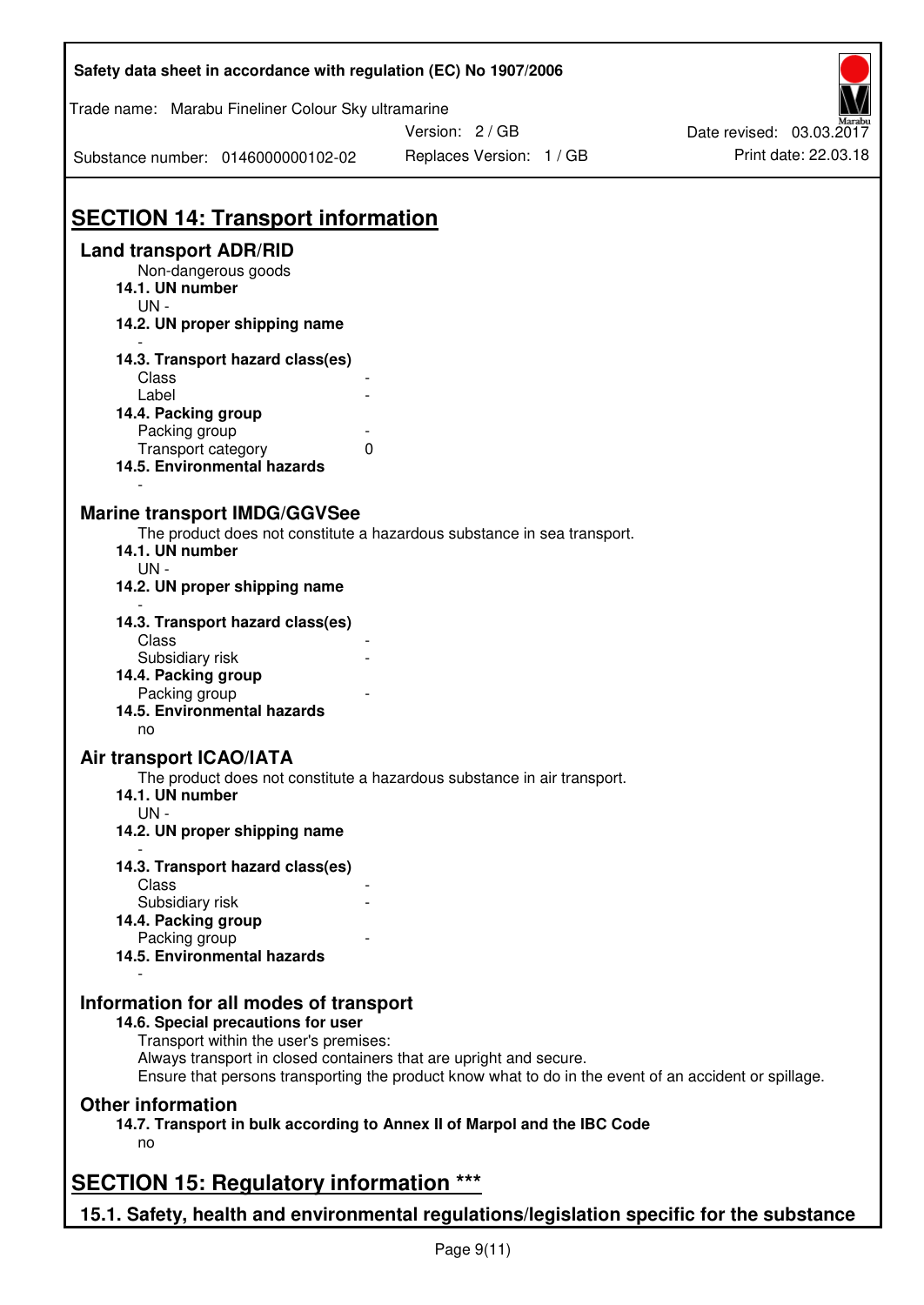| Safety data sheet in accordance with regulation (EC) No 1907/2006                                                                                                                                                                                                                                                                                                                                                                                                 |                             |                                      |                                                                |                                                                                                              |
|-------------------------------------------------------------------------------------------------------------------------------------------------------------------------------------------------------------------------------------------------------------------------------------------------------------------------------------------------------------------------------------------------------------------------------------------------------------------|-----------------------------|--------------------------------------|----------------------------------------------------------------|--------------------------------------------------------------------------------------------------------------|
| Trade name: Marabu Fineliner Colour Sky ultramarine                                                                                                                                                                                                                                                                                                                                                                                                               |                             |                                      |                                                                |                                                                                                              |
|                                                                                                                                                                                                                                                                                                                                                                                                                                                                   |                             | Version: 2/GB                        |                                                                | Date revised: 03.03.2017                                                                                     |
| Substance number: 0146000000102-02                                                                                                                                                                                                                                                                                                                                                                                                                                |                             | Replaces Version: 1 / GB             |                                                                | Print date: 22.03.18                                                                                         |
| or mixture                                                                                                                                                                                                                                                                                                                                                                                                                                                        |                             |                                      |                                                                |                                                                                                              |
| <b>VOC ***</b>                                                                                                                                                                                                                                                                                                                                                                                                                                                    |                             |                                      |                                                                |                                                                                                              |
| VOC (EU)                                                                                                                                                                                                                                                                                                                                                                                                                                                          | $\mathbf 0$                 | $\frac{1}{6}$                        |                                                                |                                                                                                              |
| <b>Other information</b>                                                                                                                                                                                                                                                                                                                                                                                                                                          |                             |                                      |                                                                |                                                                                                              |
| All components are contained in the TSCA inventory or exempted.<br>All components are contained in the AICS inventory.<br>All components are contained in the PICCS inventory.<br>All components are contained in the DSL inventory.<br>All components are contained in the IECSC inventory.<br>All components are contained in the NZIOC inventory.<br>All components are contained in the ENCS inventory.<br>All components are contained in the ECL inventory. |                             |                                      |                                                                |                                                                                                              |
| 15.2. Chemical safety assessment<br>For this preparation a chemical safety assessment has not been carried out.                                                                                                                                                                                                                                                                                                                                                   |                             |                                      |                                                                |                                                                                                              |
| <b>SECTION 16: Other information</b>                                                                                                                                                                                                                                                                                                                                                                                                                              |                             |                                      |                                                                |                                                                                                              |
| Hazard statements listed in Chapter 3                                                                                                                                                                                                                                                                                                                                                                                                                             |                             |                                      |                                                                |                                                                                                              |
| H301                                                                                                                                                                                                                                                                                                                                                                                                                                                              | Toxic if swallowed.         |                                      |                                                                |                                                                                                              |
| H302                                                                                                                                                                                                                                                                                                                                                                                                                                                              | Harmful if swallowed.       |                                      |                                                                |                                                                                                              |
| H311                                                                                                                                                                                                                                                                                                                                                                                                                                                              |                             | Toxic in contact with skin.          |                                                                |                                                                                                              |
| H312                                                                                                                                                                                                                                                                                                                                                                                                                                                              |                             | Harmful in contact with skin.        |                                                                |                                                                                                              |
| H314                                                                                                                                                                                                                                                                                                                                                                                                                                                              |                             |                                      | Causes severe skin burns and eye damage.                       |                                                                                                              |
| H315                                                                                                                                                                                                                                                                                                                                                                                                                                                              | Causes skin irritation.     |                                      |                                                                |                                                                                                              |
| H317                                                                                                                                                                                                                                                                                                                                                                                                                                                              |                             | May cause an allergic skin reaction. |                                                                |                                                                                                              |
| H318                                                                                                                                                                                                                                                                                                                                                                                                                                                              |                             | Causes serious eye damage.           |                                                                |                                                                                                              |
| H331                                                                                                                                                                                                                                                                                                                                                                                                                                                              | Toxic if inhaled.           |                                      |                                                                |                                                                                                              |
| H335                                                                                                                                                                                                                                                                                                                                                                                                                                                              |                             | May cause respiratory irritation.    |                                                                |                                                                                                              |
| H373                                                                                                                                                                                                                                                                                                                                                                                                                                                              |                             |                                      |                                                                | May cause damage to organs through prolonged or repeated exposure:                                           |
| H400                                                                                                                                                                                                                                                                                                                                                                                                                                                              | Very toxic to aquatic life. |                                      |                                                                |                                                                                                              |
| H410                                                                                                                                                                                                                                                                                                                                                                                                                                                              |                             |                                      | Very toxic to aquatic life with long lasting effects.          |                                                                                                              |
| <b>CLP categories listed in Chapter 3</b>                                                                                                                                                                                                                                                                                                                                                                                                                         |                             |                                      |                                                                |                                                                                                              |
| Acute Tox. 3                                                                                                                                                                                                                                                                                                                                                                                                                                                      |                             | Acute toxicity, Category 3           |                                                                |                                                                                                              |
| Acute Tox. 4                                                                                                                                                                                                                                                                                                                                                                                                                                                      |                             | Acute toxicity, Category 4           |                                                                |                                                                                                              |
| Aquatic Acute 1                                                                                                                                                                                                                                                                                                                                                                                                                                                   |                             |                                      | Hazardous to the aquatic environment, acute, Category 1        |                                                                                                              |
| Aquatic Chronic 1                                                                                                                                                                                                                                                                                                                                                                                                                                                 |                             |                                      | Hazardous to the aquatic environment, chronic, Category 1      |                                                                                                              |
| Eye Dam. 1                                                                                                                                                                                                                                                                                                                                                                                                                                                        |                             | Serious eye damage, Category 1       |                                                                |                                                                                                              |
| Skin Corr. 1B                                                                                                                                                                                                                                                                                                                                                                                                                                                     |                             | Skin corrosion, Category 1B          |                                                                |                                                                                                              |
| Skin Irrit. 2                                                                                                                                                                                                                                                                                                                                                                                                                                                     |                             | Skin irritation, Category 2          |                                                                |                                                                                                              |
| Skin Sens. 1                                                                                                                                                                                                                                                                                                                                                                                                                                                      |                             | Skin sensitization, Category 1       |                                                                |                                                                                                              |
| STOT RE 2                                                                                                                                                                                                                                                                                                                                                                                                                                                         |                             |                                      | Specific target organ toxicity - repeated exposure, Category 2 |                                                                                                              |
| STOT SE3                                                                                                                                                                                                                                                                                                                                                                                                                                                          |                             |                                      | Specific target organ toxicity - single exposure, Category 3   |                                                                                                              |
| <b>Supplemental information</b>                                                                                                                                                                                                                                                                                                                                                                                                                                   |                             |                                      |                                                                |                                                                                                              |
| Relevant changes compared with the previous version of the safety data sheet are marked with: ***<br>This information is based on our present state of knowledge. However, it should not constitute a<br>guarantee for any specific product properties and shall not establish a legally valid relationship.<br>The information in this Safety Data Sheet is based on the present state of knowledge and current<br>legislation.                                  |                             |                                      |                                                                |                                                                                                              |
| It provides guidance on health, safety and environmental aspects of the product and should not be<br>construed as any guarantee of technical performance or suitability for particular applications.<br>to the supplier and obtaining written handling instructions.                                                                                                                                                                                              |                             |                                      |                                                                | The product should not be used for purposes other than those shown in Section 1 without first referring      |
| for ensuring that the requirements of relevant legislation are complied with.                                                                                                                                                                                                                                                                                                                                                                                     |                             |                                      |                                                                | As the specific conditions of use of the product are outside the supplier's control, the user is responsible |
|                                                                                                                                                                                                                                                                                                                                                                                                                                                                   |                             |                                      |                                                                | The information contained in this safety data sheet does not constitute the user's own assessment of         |